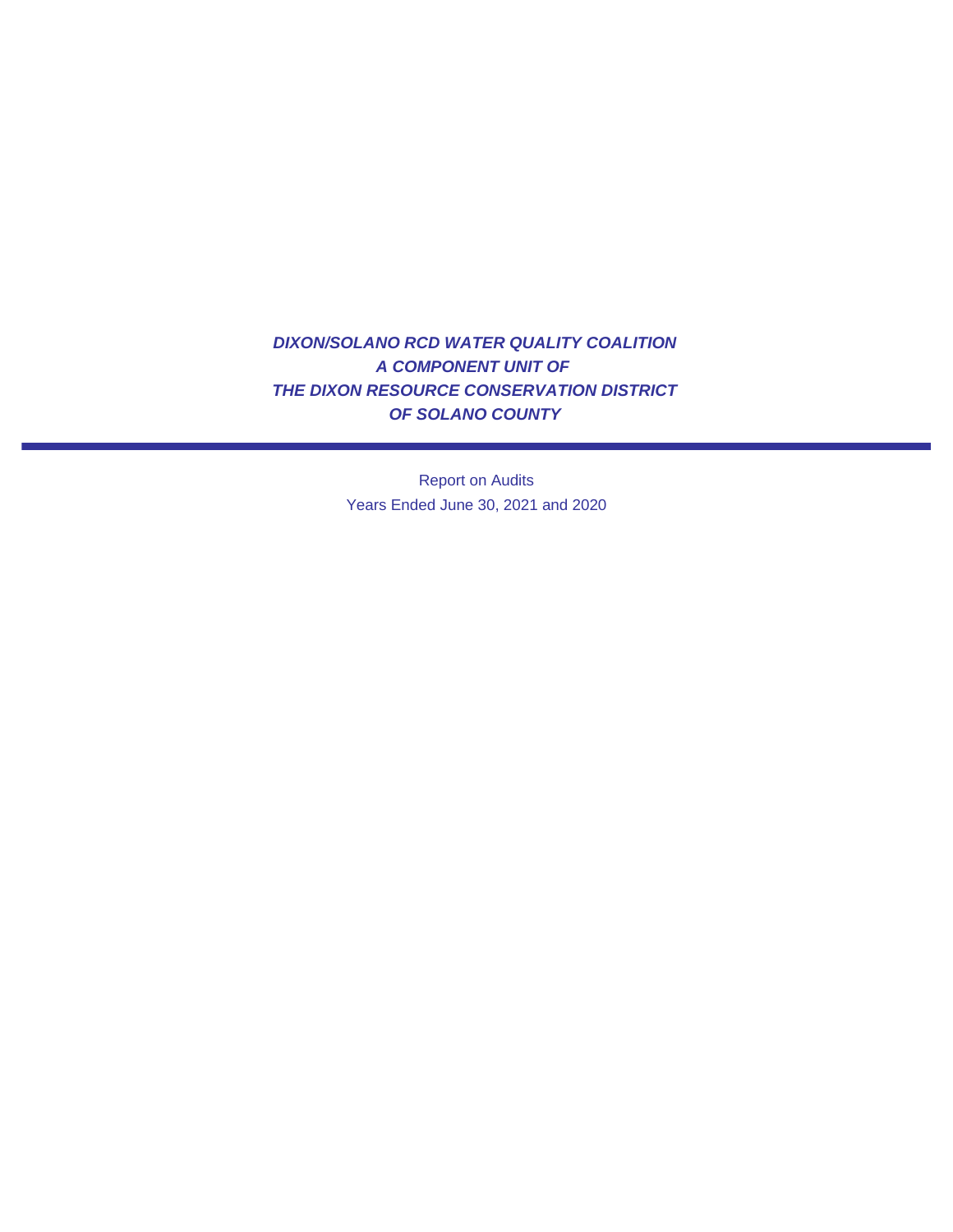## **TABLE OF CONTENTS**

| June 30, 2021 and 2020                                                                                      | Page           |
|-------------------------------------------------------------------------------------------------------------|----------------|
| Independent Auditor's Report                                                                                | 1              |
| Management's Discussion and Analysis                                                                        | 3              |
| <b>Financial Statements:</b>                                                                                |                |
| Statements of Net Position and Governmental Fund Balance Sheets                                             | $\overline{7}$ |
| Statements of Activities and Governmental Fund Revenues,<br><b>Expenditures and Changes in Fund Balance</b> | 8              |
| Notes to the Financial Statements                                                                           | 9              |
| Required Supplementary Information:                                                                         |                |
| <b>Budgetary Comparison Schedules</b>                                                                       | 14             |
| Notes to the Required Supplementary Information                                                             | 16             |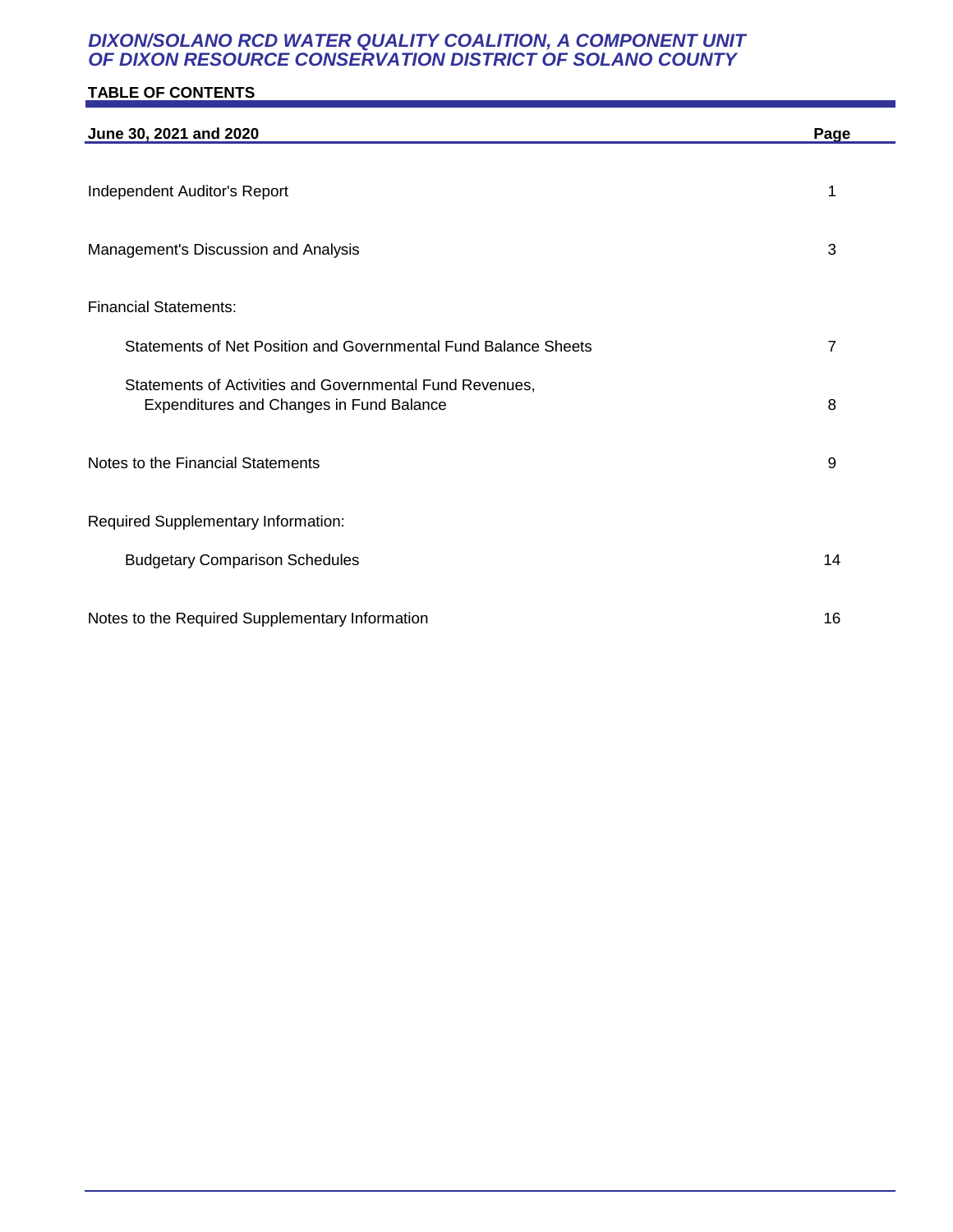

**Leslie Eisenhart, CPA Nick Waldron, CPA, MS Elsa Garcia, EA \_\_\_\_\_\_\_\_\_\_\_\_\_\_\_\_\_\_\_\_**

*PERRY, BUNCH & JOHNSTON, INC. 350 Court Street, Woodland, California 95695 Phone: (530)662-3251 Fax: (530)662-4600 www.yolocpas.com*

**John Perry, CPA Gary Bunch, CPA J. C. Sowers, III, EA**

## **Independent Auditor's Report**

To the Board of Directors Dixon/Solano RCD Water Quality Coalition A Component Unit of The Dixon Resource Conservation District of Solano County Dixon, California

We have audited the accompanying financial statements of the governmental activities of the Dixon/Solano RCD Water Quality Coalition (the Coalition), a component unit of the Dixon Resource Conservation District of Solano County, as of and for the years ended June 30, 2021 and 2020, and the related notes to the financial statements, which collectively comprise the Coalition's basic financial statements as listed in the table of contents.

#### **Management's Responsibility for the Financial Statements**

Management is responsible for the preparation and fair presentation of these financial statements in accordance with accounting principles generally accepted in the United States of America; this includes the design, implementation, and maintenance of internal control relevant to the preparation and fair presentation of financial statements that are free from material misstatement, whether due to fraud or error.

#### **Auditor's Responsibility**

Our responsibility is to express opinions on these financial statements based on our audit. We conducted our audit in accordance with auditing standards generally accepted in the United States of America. Those standards require that we plan and perform the audit to obtain reasonable assurance about whether the financial statements are free from material misstatement.

An audit involves performing procedures to obtain audit evidence about the amounts and disclosures in the financial statements. The procedures selected depend on the auditor's judgment, including the assessment of the risks of material misstatement of the financial statements, whether due to fraud or error. In making those risk assessments, the auditor considers internal control relevant to the entity's preparation and fair presentation of the financial statements in order to design audit procedures that are appropriate in the circumstances, but not for the purpose of expressing an opinion on the effectiveness of the entity's internal control. Accordingly, we express no such opinion. An audit also includes evaluating the appropriateness of accounting policies used and the reasonableness of significant accounting estimates made by management, as well as evaluating the overall presentation of the financial statements.

We believe that the audit evidence we have obtained is sufficient and appropriate to provide a basis for our audit opinions.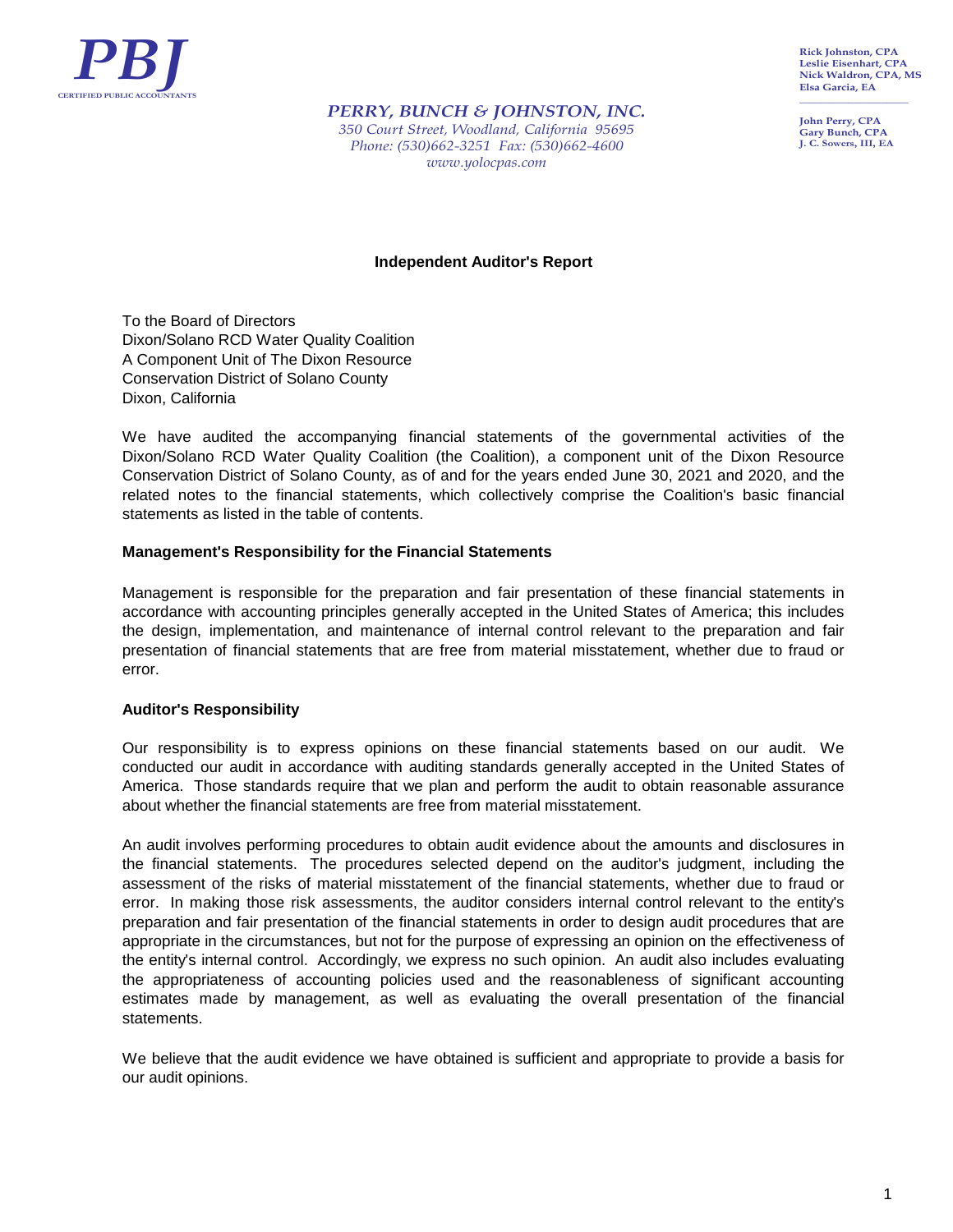To the Board of Directors Dixon/Solano RCD Water Quality Coalition A Component Unit of The Dixon Resource Conservation District of Solano County Dixon, California

### **Opinion**

In our opinion, the financial statements referred to above present fairly, in all material respects, the respective financial position of the governmental activities of the Coalition as of June 30, 2021 and 2020, and the respective changes in financial position for the years then ended in accordance with accounting principles generally accepted in the United States of America.

### **Other Matters**

#### *Required Supplementary Information*

Accounting principles generally accepted in the United States of America require that the management's discussion and analysis and budgetary comparison information on pages 14 and 15 be presented to supplement the basic financial statements. Such information, although not a part of the basic financial statements, is required by the Governmental Accounting Standards Board, who considers it to be an essential part of financial reporting for placing the basic financial statements in an appropriate operational, economic, or historical context. We have applied certain limited procedures to the required supplementary information in accordance with auditing standards generally accepted in the United States of America, which consisted of inquiries of management about the methods of preparing the information and comparing the information for consistency with management's responses to our inquiries, the basic financial statements, and other knowledge we obtained during our audit of the basic financial statements. We do not express an opinion or provide any assurance on the information because the limited procedures do not provide us with sufficient evidence to express an opinion or provide any assurance.

*Perry, Bunch & Johnston, Inc.*

Woodland, California December 13, 2021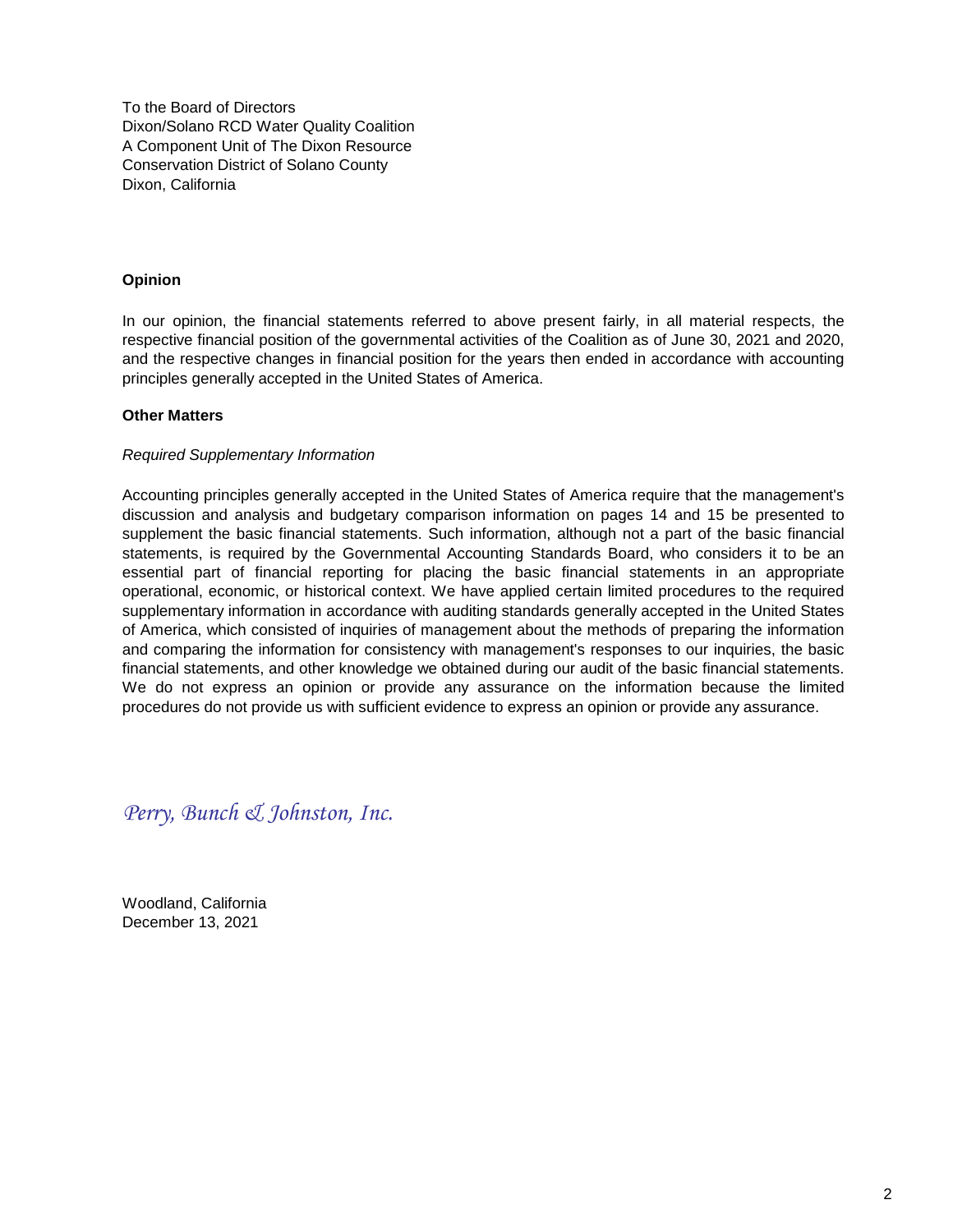## **Dixon/Solano RCD Water Quality Coalition A Component Unit of The Dixon Resource Conservation District of Solano County**

## **MANAGEMENT'S DISCUSSION AND ANALYSIS:**

As management of the Dixon/Solano RCD Water Quality Coalition (Coalition), we offer readers of the Coalition's financial statements this narrative overview and analysis of the financial activities of the Coalition for the fiscal years ended June 30, 2021 and 2020. We encourage readers to consider the information presented here in conjunction with additional information in our financial statements.

### **FINANCIAL HIGHLIGHTS:**

- The Coalition's Statement of Net Position totaled \$261,191 at June 30, 2021 and \$181,431 at June 30, 2020. Of these amounts, \$261,191 and \$181,431 (unrestricted net position) at June 30, 2021 and 2020, respectively, may be used to meet the Coalition's ongoing obligations to
- The Coalition's total net position increased by \$79,760 as a result of fiscal year 2021/2020 operations and increased by \$42,738 as a result of fiscal year 2020/2019 operations.
- The Coalition's General Funds reported an ending fund balance of \$261,191 at June 30, 2021 and \$181,431 at June 30, 2020, of which the entire amount for each fiscal year is available for spending at the Coalition's discretion (unassigned fund balance).
- Like the Coalition's total net position, total fund balance increased by \$79,760 as a result of fiscal year 2021/2020 operations and increased by \$42,898 as a result of fiscal year 2020/2019 operations.

#### **OVERVIEW OF THE FINANCIAL STATEMENTS:**

Revenue of the Coalition is generated primarily through enrollment fees. Accordingly, the Coalition is considered to be involved only in governmental activities for purposes of GASB Statement No. 34. It is therefore required to present only the government-wide financial statements and the fund financial statements for governmental funds. Additionally, the Coalition is considered to be a special-purpose entity engaged in a single governmental program and maintains a single general fund. Therefore, the Coalition combines the government-wide and fund financial statements using a columnar format that reconciles fund data to government-wide data. The government-wide financial statements, which include the statements of net position and the statements of activities, provide information about the activities of the Coalition as a whole and present a longer-term view of the Coalition's finances. Fund financial statements for governmental activities provide information about short-term financing as well as funds that remain available for future spending.

#### **GOVERNMENT-WIDE FINANCIAL STATEMENTS:**

The statements of net position and statements of activities include all assets and liabilities using the accrual basis of accounting, which is similar to the accounting method used by most private-sector companies. All current year revenues and expenses are taken into account regardless of when cash is received or paid.

These two statements report the Coalition's net position and changes in net position. The Coalition's net position, the difference between assets and liabilities, present a way to measure the Coalition's financial position. Over time, increases or decreases in net position are one indicator of whether financial health is improving or deteriorating. Condensed financial information from these two statements follows.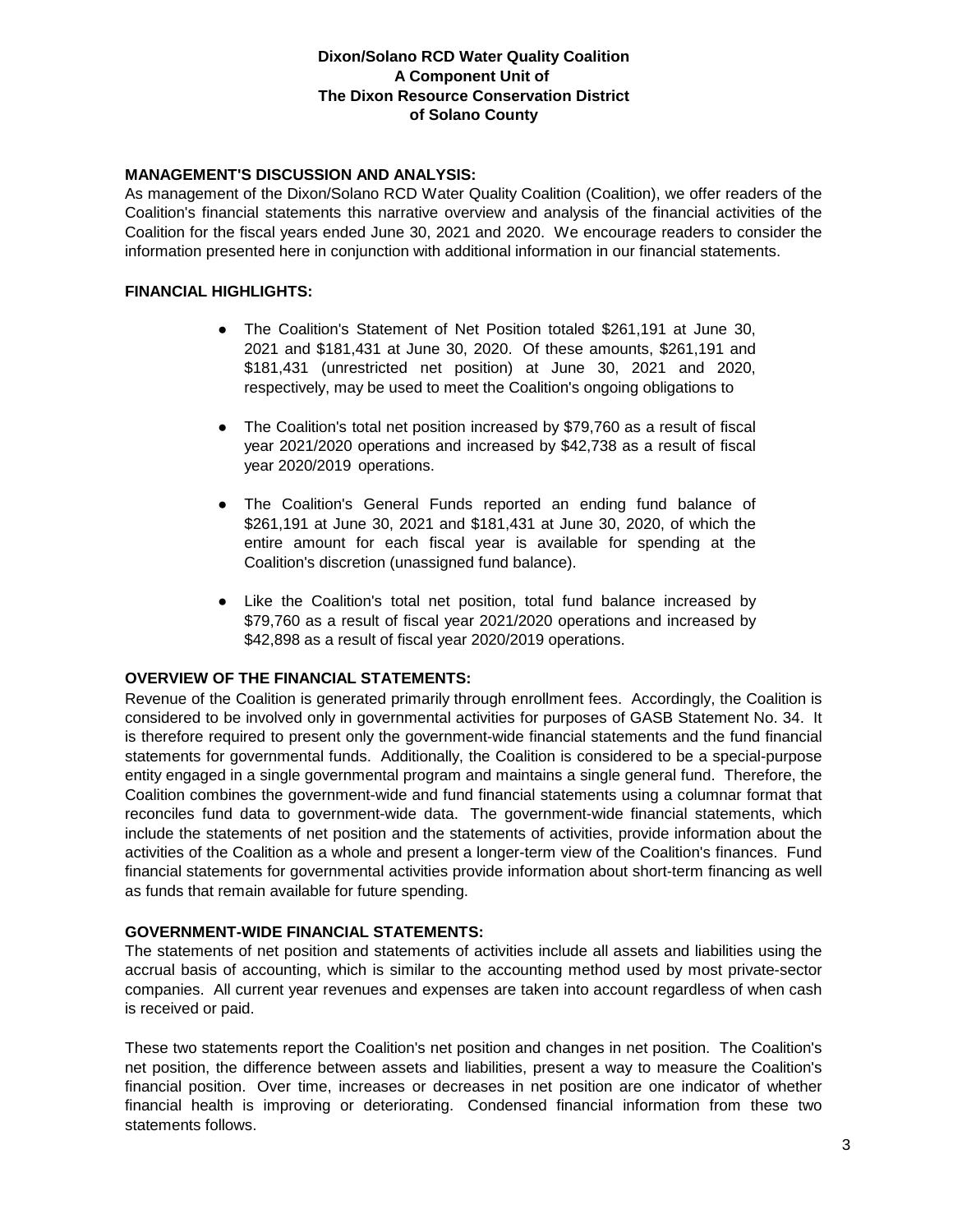## **Dixon/Solano RCD Water Quality Coalition A Component Unit of Dixon Resource Conservation District Net Position June 30, 2021, 2020, and 2019**

| <b>Assets:</b>                             | 2021         | 2020          | 2019         |
|--------------------------------------------|--------------|---------------|--------------|
| Current and other assets                   | 295,021<br>S | 204,170<br>\$ | 180,612<br>S |
| <b>Total Assets</b>                        | 295,021      | \$<br>204,170 | 180,612      |
| Liabilities:                               |              |               |              |
| <b>Current liabilities</b>                 | \$<br>33,830 | 22,739<br>\$  | \$<br>41,919 |
| <b>Total Liabilities</b>                   | 33,830       | 22,739        | 41,919       |
| <b>Net Position:</b>                       |              |               |              |
| Unrestricted                               | 261,191      | 181,431       | 138,693      |
| <b>Total Net Position</b>                  | 261,191      | 181,431       | 138,693      |
| <b>Total Liabilities and Net Position:</b> | 295,021<br>S | 204.170<br>S  | 180.612      |

## **Changes in Net Position Fiscal Years Ended June 30, 2021, 2020, and 2019**

| <b>Program Expenses:</b>                    | 2021          | 2020          | 2019          |
|---------------------------------------------|---------------|---------------|---------------|
| Fees and permits                            | 137,413<br>\$ | \$<br>138,512 | \$<br>123,323 |
| Other                                       | 3,174         | 6,245         | 8,219         |
| Professional and specialized services       | 252,981       | 292,495       | 384,294       |
| <b>Total Program Expenses</b>               | 393,568       | 437,252       | 515,836       |
| <b>Program Revenues:</b>                    |               |               |               |
| <b>Enrollment fees</b>                      | 470,749       | 474,321       | 491,173       |
| <b>Total Program Revenues</b>               | 470,749       | 474,321       | 491,173       |
| <b>Net Program Income (Expense)</b>         | 77,181        | 37,069        | (24,663)      |
| <b>General Revenues:</b>                    |               |               |               |
| Revenues from the use of money and property | 2,579         | 5,669         | 5,767         |
| <b>Total General Revenues</b>               | 2,579         | 5,669         | 5,767         |
| <b>Change in Net Position</b>               | 79,760        | 42,738        | (18, 896)     |
| Net Position, Beginning of Year             | 181,431       | 138,693       | 157,589       |
| <b>Net Position, End of Year</b>            | 261,191       | 181,431       | 138,693       |

As noted earlier, net position may serve over time as a useful indicator of the coalition's financial position. In the case of the Dixon/Solano RCD Water Quality Coalition, assets exceeded liabilities by \$261,191 and \$181,431 at June 30, 2021 and 2020, respectively.

For the year ended June 30, 2021, current assets increased by \$90,851 while current liabilities increased by \$11,091. Current assets increased due to a significant reduction in expenditures, including offsets to current year regional expenses due to carryover from prior year as well as a reduction in local staffing needs. The increase was significantly more than anticipated. The increase in current liabilities is attributed to warrants accrued at June 30, 2021, but presented for payment during the subsequent year. For the year ended June 30, 2020, current assets increased \$23,558 while current liabilities decreased by \$19,180. Current assets increased due to expenditures being less than expected, primarily in less staff time needed and in less surface water monitoring costs. The decrease in current liabilities is attributed to warrants accrued at June 30, 2020 but presented for payment during the subsequent year, which reflected less staff expenses.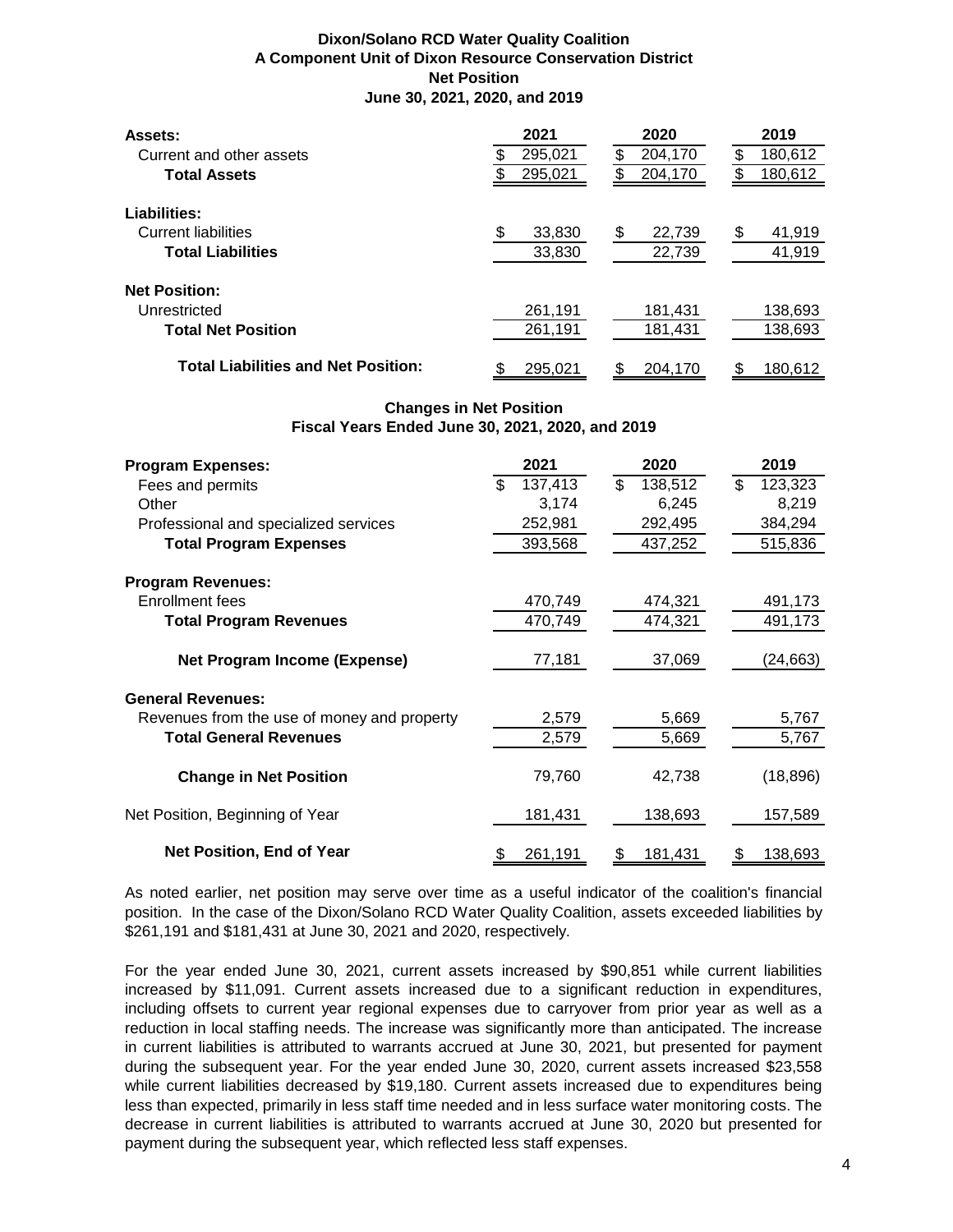Net position (unrestricted assests) increased by \$79,760 or 44.0 percent, for the year ended June 30, 2021. For the year ended June 30, 2020, net position increased by \$42,738 or 30.8 percent.

Unrestricted assets increased at June 30, 2021 and at June 30, 2020, due to less than anticipated program requirements and associated costs. The Advisory Committee reviewed the unrestricted asset level in June 2020 and June 2021 and confirmed the asset level to be appropriate due to future potential cash flow needs. The policy continues to be to maintain a net asset level of \$50,000 for unexpected costs and to minimize fluctuations in member fees year to year. Although expenses related to specialized services increased, in 2019/2020 as well as in 2020/2021 to meet the requirements in the permit, they did not increase to the extent expected, so net assets decreased less than expected in June 2021 as well as in June 2020.

#### **THE FUND FINANCIAL STATEMENTS:**

The fund financial statements for the Coalition's single governmental fund include the governmental fund balance sheets and governmental fund revenues, expenditures and changes in fund balance. These statements focus on the flow of money into and out of the governmental fund and the balance left at year-end that is available for expenditure. They are reported using the modified accrual basis of accounting, which measures cash and all other financial assets that can readily be converted to cash. The purpose of the statements is to provide a detailed short-term view of the Coalition's governmental program and to help determine the level of financial resources that can be spent in the near future to finance the program.

At June 30, 2021 and 2020, the Coalition reported an ending general fund balance of \$261,191 and \$181,431, respectively. This is a increase of \$79,760 and a increase of \$42,898 for the years ended June 30, 2021 and 2020, respectively. Of the ending fund balance at June 30, 2021 and 2020, all was classified as unassigned and available for spending at the Coalition's discretion.

Governmental revenues totaled \$473,328 for the year ended June 30, 2021, which represents a decrease of 1.4 percent from the prior year. Governmental revenues totaled \$480,150 for the year ended June 30, 2020, which is a decrease of 3.3 percent from the prior year. The Board approved an enrollment fee increase in September 2018 (from \$3.00 per irrigated acre to \$3.75 per irrigated acre). The enrollment fees have remained at \$3.75 per irrigated acre since 2018/2019 through 2020/2021.

Governmental expenditures totaled \$393,568 for the year ended June 30, 2021, which represents a decrease of 10.0 percent from the prior year. As previously mentioned, fees paid for specialized services were less than expected, including fees paid for water quality monitoring, new groundwater quality and reporting requirements, and local staffing. The need for more or less specialized services during a given year depends on various factors, including water quality issues encountered by the Coalition. At \$437,252, expenditures for the year ended June 30, 2020 were 15.2 percent less than in the prior year, due to the efforts to consolidate costs at the regional level as well as delayed requirements.

#### **GENERAL FUND BUDGETARY HIGHLIGHTS:**

The general fund budget is reflected in the budgetary comparison schedule as presented on pages 14 and 15 in the required supplementary information section of this report.

During the fiscal year ended June 30, 2021, there were no changes between the original and final budgets. Actual revenues exceeded the final budgeted amount by \$8,502. Actual expenditures were \$128,073 less than the final budget.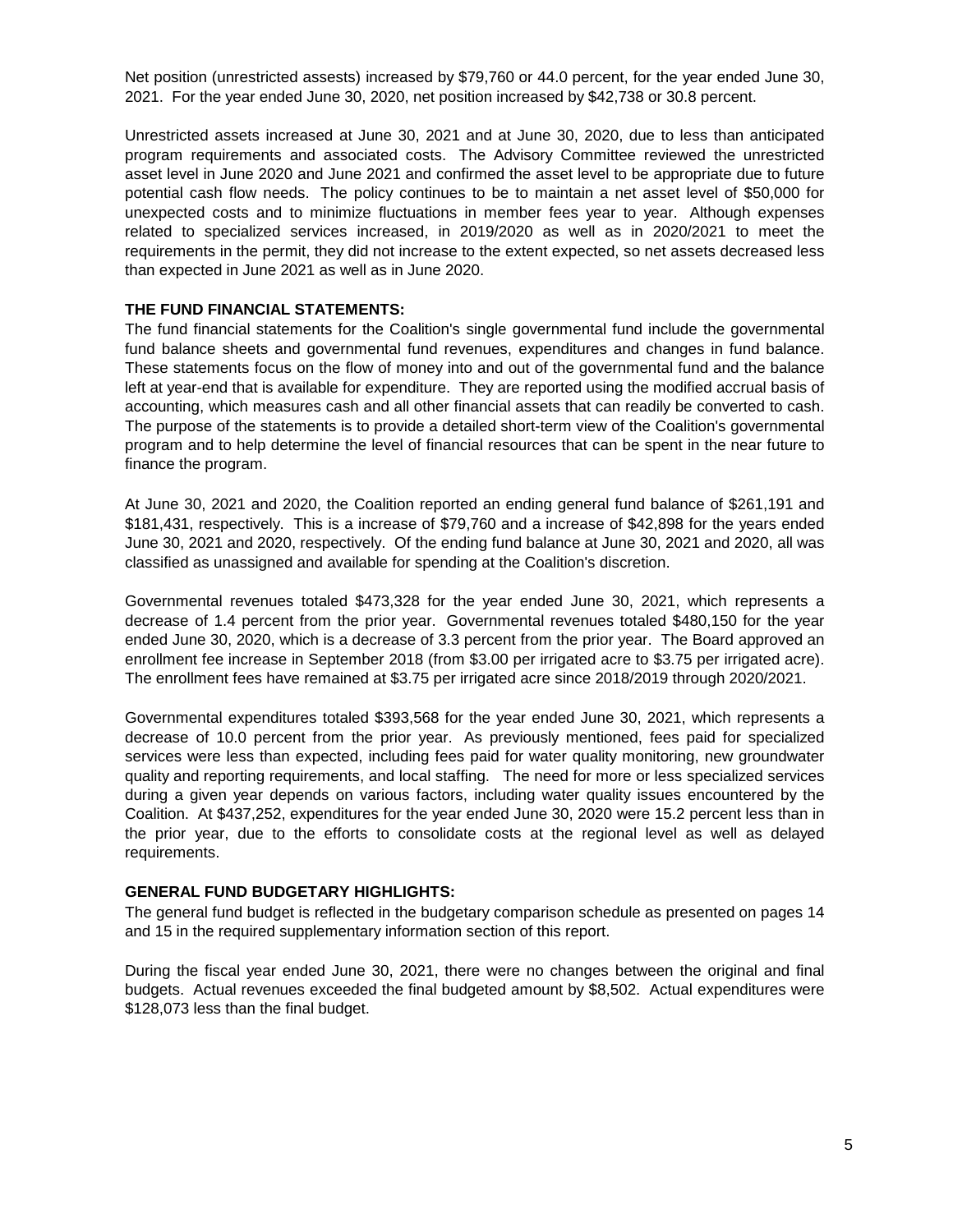During the fiscal year ended June 30, 2020, there were no changes between the original and final budgets. Actual revenues were less than the final budget amount by \$1,935. Actual expenditures were \$82,450 less than the final budget.

### **NEXT YEAR'S OPERATING ACTIVIES:**

The Board's authorization to maintain significant fund balances for both fiscal years was consistent with the Coalition's current policy to minimize year to year fluctuation in per irrigated acre member fees. It is not the intent of the Coalition to build up assets beyond what is required to maintain a stable fee over years of fluctuating costs and to plan for potential risk of higher than expected costs and adequate cash flow throughout the budget year.

The Board will review the unrestricted net asset policy during the 2022/2023 fiscal year budget process. The adoption of a net asset range is helping to moderate fluctuations to the annual per acre enrollment fee as well as to avoid any cash flow timing issues.

### **REQUESTS FOR INFORMATION:**

This financial report is designed to provide a general overview of the Coalition's finances for all those with an interest in the government's finances. Questions concerning any of the information provided in this report or requests for additional financial information should be addressed to the Coalition's Board of Directors, 1170 North Lincoln St., Suite 110, Dixon, CA 95620.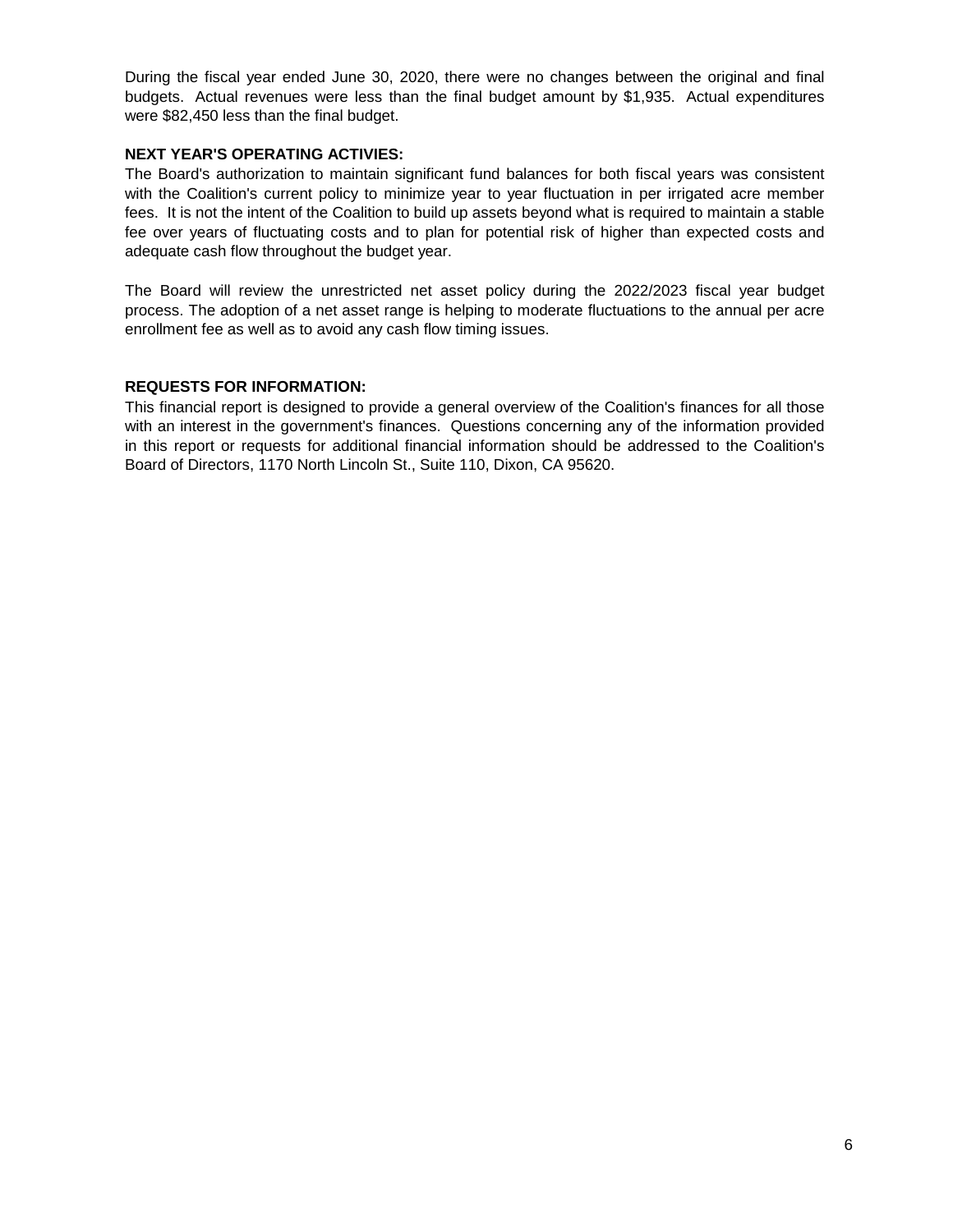## **STATEMENTS OF NET POSITION AND GOVERNMENTAL FUND BALANCE SHEETS**

### **June 30, 2021**

|                                           | General<br><b>Fund</b> | <b>Adjustments</b> | <b>Statement of</b><br><b>Net Position</b> |
|-------------------------------------------|------------------------|--------------------|--------------------------------------------|
| <b>ASSETS:</b>                            |                        |                    |                                            |
| Cash                                      | 295,021<br>\$          | $\frac{1}{2}$      | 295,021<br>\$                              |
| <b>Total Assets</b>                       | \$<br>295,021          | \$                 | \$<br>295,021                              |
| <b>LIABILITIES:</b>                       |                        |                    |                                            |
| Accounts payable                          | \$<br>138              | \$                 | \$<br>138                                  |
| Due to related parties                    | 33,692                 |                    | 33,692                                     |
| <b>Total Liabilities</b>                  | 33,830                 |                    | 33,830                                     |
| <b>FUND BALANCE/NET POSITION:</b>         |                        |                    |                                            |
| Fund balance:                             |                        |                    |                                            |
| Unassigned                                | 261,191                | (261,191)          |                                            |
| <b>Total Fund Balance</b>                 | 261,191                | (261,191)          |                                            |
| <b>Total Liabilities and Fund Balance</b> | 295,021<br>S.          |                    |                                            |
| Net position:                             |                        |                    |                                            |
| Unrestricted                              |                        | 261,191            | 261,191                                    |
| <b>Total Net Position</b>                 |                        | 261,191            | 261,191                                    |
| <b>Total Liabilities and Net Position</b> |                        |                    | 295,021                                    |

#### **June 30, 2020**

|                                           | General<br><b>Fund</b> | <b>Adjustments</b>      | <b>Statement of</b><br><b>Net Position</b> |
|-------------------------------------------|------------------------|-------------------------|--------------------------------------------|
| <b>ASSETS:</b>                            |                        |                         |                                            |
| Cash                                      | 204,170<br>\$          | $\frac{3}{2}$           | 204,170<br>S                               |
| <b>Total Assets</b>                       | \$<br>204,170          | $\overline{\mathbf{e}}$ | \$<br>204,170                              |
| <b>LIABILITIES:</b>                       |                        |                         |                                            |
| Due to related parties                    | \$<br>22,739           | \$                      | 22,739<br>\$                               |
| <b>Total Liabilities</b>                  | 22,739                 |                         | 22,739                                     |
| <b>FUND BALANCE/NET POSITION:</b>         |                        |                         |                                            |
| Fund balance:                             |                        |                         |                                            |
| Unassigned                                | 181,431                | (181, 431)              |                                            |
| <b>Total Fund Balance</b>                 | 181,431                | (181, 431)              |                                            |
| <b>Total Liabilities and Fund Balance</b> | 204,170<br>æ.          |                         |                                            |
| Net position:                             |                        |                         |                                            |
| Unrestricted                              |                        | 181,431                 | 181,431                                    |
| <b>Total Net Position</b>                 |                        | 181,431                 | 181,431                                    |
| <b>Total Liabilities and Net Position</b> |                        |                         | 204,170                                    |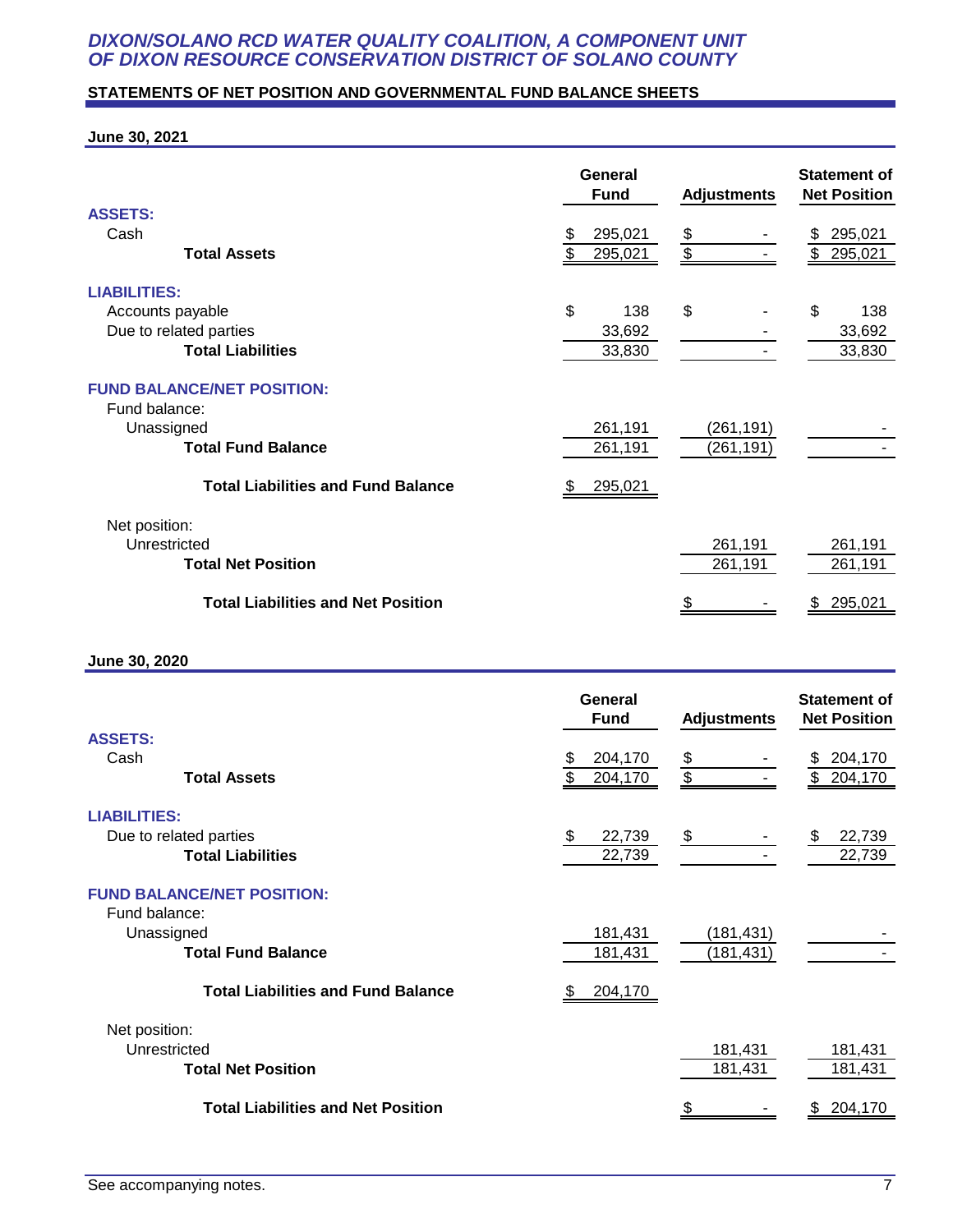#### **STATEMENTS OF ACTIVITIES AND GOVERNMENTAL FUND REVENUES, EXPENDITURES AND CHANGES IN FUND BALANCE**

## **Year Ended June 30, 2021**

| <b>PROGRAM EXPENDITURES/EXPENSES:</b>        | General<br><b>Fund</b> | <b>Adjustments</b> | <b>Statement of</b><br><b>Activities</b> |
|----------------------------------------------|------------------------|--------------------|------------------------------------------|
| Documents and records                        | \$<br>1,200            | \$                 | \$.<br>1,200                             |
| Fees and permits                             | 137,413                |                    | 137,413                                  |
| Miscellaneous                                | 432                    |                    | 432                                      |
| Office                                       | 45                     |                    | 45                                       |
| Postage                                      | 1,497                  |                    | 1,497                                    |
| Professional and specialized services        | 252,981                |                    | 252,981                                  |
| <b>Total Program Expenditures/Expenses</b>   | 393,568                |                    | 393,568                                  |
| <b>PROGRAM REVENUES:</b>                     |                        |                    |                                          |
| <b>Enrollment fees</b>                       | 470,749                |                    | 470,749                                  |
| <b>Total Program Revenues</b>                | 470,749                |                    | 470,749                                  |
| <b>Net Program Expense</b>                   | 77,181                 |                    | 77,181                                   |
| <b>GENERAL REVENUES:</b>                     |                        |                    |                                          |
| Interest income                              | 2,579                  |                    | 2,579                                    |
| <b>Total General Revenues</b>                | 2,579                  |                    | 2,579                                    |
| <b>Change in Fund Balance/Net Position</b>   | 79,760                 | \$                 | 79,760                                   |
| Fund Balance/Net Position, Beginning of Year | 181,431                |                    | 181,431                                  |
| Fund Balance/Net Position, End of Year       | 261,191                |                    | 261,191                                  |

### **Year Ended June 30, 2020**

|                                              | General     |                    | <b>Statement of</b> |
|----------------------------------------------|-------------|--------------------|---------------------|
| <b>PROGRAM EXPENDITURES/EXPENSES:</b>        | <b>Fund</b> | <b>Adjustments</b> | <b>Activities</b>   |
| Documents and records                        | \$<br>1,200 | \$                 | 1,200<br>S.         |
| Fees and permits                             | 138,512     |                    | 138,512             |
| Miscellaneous                                | 2,142       |                    | 2,142               |
| Office                                       | 2,059       |                    | 2,059               |
| Postage                                      | 844         |                    | 844                 |
| Professional and specialized services        | 292,495     |                    | 292,495             |
| <b>Total Program Expenditures/Expenses</b>   | 437,252     |                    | 437,252             |
| <b>PROGRAM REVENUES:</b>                     |             |                    |                     |
| Enrollment fees                              | 474,481     | (160)              | 474,321             |
| <b>Total Program Revenues</b>                | 474,481     | (160)              | 474,321             |
| <b>Net Program Income</b>                    | 37,229      | (160)              | 37,069              |
| <b>GENERAL REVENUES:</b>                     |             |                    |                     |
| Interest income                              | 5,669       |                    | 5,669               |
| <b>Total General Revenues</b>                | 5,669       |                    | 5,669               |
| <b>Change in Fund Balance/Net Position</b>   | 42,898      | (160)<br>S         | 42,738              |
| Fund Balance/Net Position, Beginning of Year | 138,533     |                    | 138,693             |
| Fund Balance/Net Position, End of Year       | 181,431     |                    | 181,431             |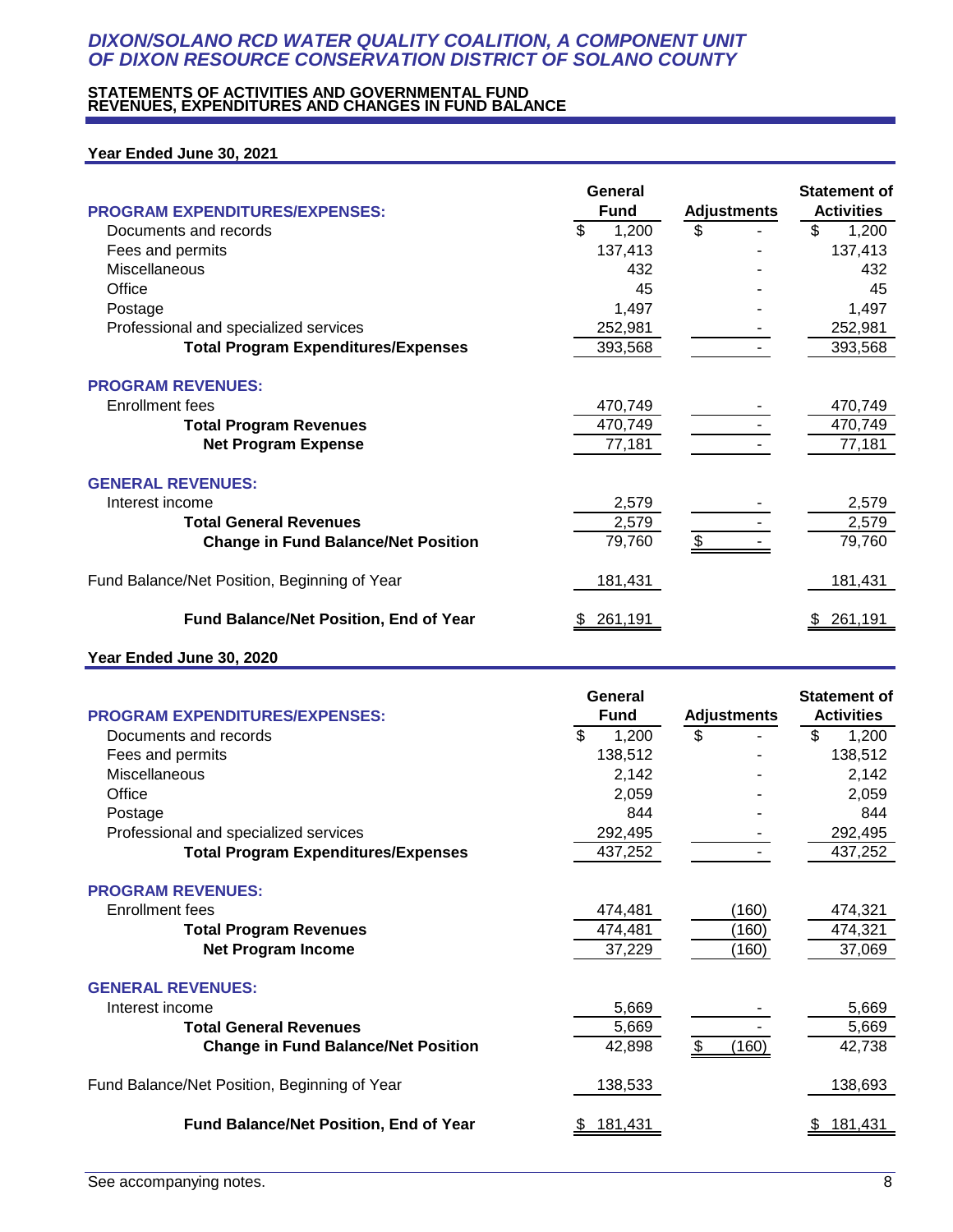## **NOTES TO THE FINANCIAL STATEMENTS**

## **Years Ended June 30, 2021 and 2020**

## **NOTE 1 - SUMMARY OF SIGNIFICANT ACCOUNTING POLICIES:**

### **FINANCIAL REPORTING ENTITY AND NATURE OF ACTIVITIES:**

The Dixon/Solano RCD Water Quality Coalition (the Coalition) was established for the purpose of planning, mapping, monitoring, and assisting members with implementing best management practices for an effective solution to the Central Valley Regional Water Quality Control Board's Conditional Waiver for Irrigated Lands program throughout Solano County.

The Central Valley Regional Water Quality Control Board adopted a Conditional Waivers of Waste Discharge Requirements for Discharges from Irrigated Lands on July 11, 2003 and subsequently adopted a Waste Discharge Requirement Order in March 2014. The Order specifies requirements for all landowners and operators of irrigated lands within the Central Valley (Region 5) are required to comply with the Irrigated Lands Regulatory Program (ILRP). Compliance with this program may be accomplished by signing on as an individual discharger, applying for a permit, or by joining a watershed coalition group (group permit). The Dixon and Solano Resource Conservation Districts (Dixon RCD and Solano RCD) entered into an agreement to form a local watershed coalition group to assure the most reasonable and economically feasible program is established and implemented.

The Coalition Board of Directors consists of fifteen board members, seven from the Dixon RCD and eight from the Solano RCD. Each member serves a four-year term. The Board of Supervisors of Solano County approves the appointment of each member.

Based on the Memorandum of Understanding for the Dixon/Solano RCD Water Quality Coalition, an Ad Hoc Advisory Committee was established. The Advisory Committee consists of nine members, including at least one member from the Dixon RCD Board, one from the Solano RCD Board, and at least two enrolled landowners/farmers from each of the following three areas: Dixon RCD, Solano RCD, and the unincorporated area.

The role of the Advisory Committee is to review programs and present recommendations to the Coalition Board, review status of program enrollment and plans to increase enrollment, review the budget, and attend to other issues as needed.

Based on criteria outlined in Governmental Accounting Standards Board Statement No. 14, the Coalition is considered a discretely presented component unit of Dixon RCD. The services provided by the Coalition are for a specific type of resource conservation activity that is not considered an integral part of the Dixon RCD's normal operations. A separate general fund was established to account for the fiscal activities related to the Coalition.

The Coalition's financial accounts are maintained in accordance with generally accepted accounting principles (GAAP) and the uniform accounting system for Special Districts prescribed by the State Controller in compliance with the Government Code of the State of California.

## **MEASUREMENT FOCUS, BASIS OF ACCOUNTING AND FINANCIAL STATEMENT PRESENTATION:** *Fund Financial Statements:*

Governmental fund financial statements are reported using the current financial resources measurement focus and the modified accrual basis of accounting. Revenues are recognized as soon as they are both measurable and available. Revenues are considered to be available when they are collectible within the current period or soon enough thereafter to pay liabilities of the current period. For this purpose, the Coalition considers revenues to be available if they are collected within 60 days of the end of the current fiscal period. Expenditures generally are recorded when a liability is incurred, as under accrual accounting. However, debt service expenditures, as well as expenditures related to compensated absences and claims and judgments, are recorded only when payment is due.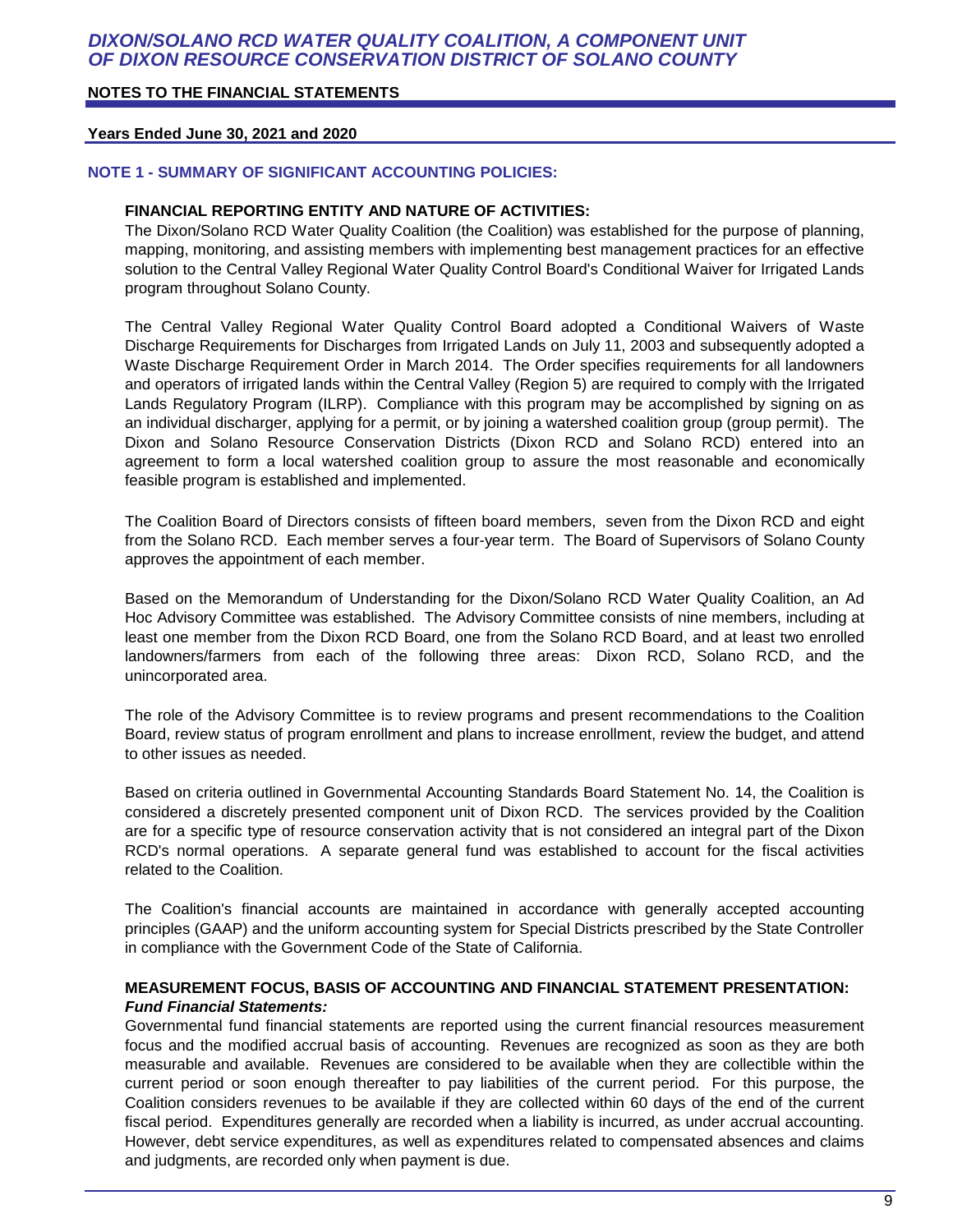## **NOTES TO THE FINANCIAL STATEMENTS**

#### **Years Ended June 30, 2021 and 2020**

## **NOTE 1 - SUMMARY OF SIGNIFICANT ACCOUNTING POLICIES: (Continued)**

The Coalition uses a single general fund to maintain its financial records during the year. A fund is defined as a fiscal and accounting entity with a self-balancing set of accounts. The single general fund utilized by the Coalition is a governmental fund. Governmental funds reporting focuses on the sources, uses and balances of current financial resources. The difference between governmental fund assets and liabilities is reported as fund balance.

Fund balance is required to be reported according to the following classifications:

- **●** Nonspendable fund balance Includes amounts that cannot be spent because they are either not in spendable form, or, for legal or contractual reasons, must be kept intact. This classification includes inventories, prepaid amounts, assets held for sale, and long-term receivables.
- **●** Restricted fund balance - Constraints placed on the use of these resources are either externally imposed by creditors (such as through debt covenants), grantors, contributors or other governments; or are imposed by law (through constitutional provisions or enabling legislation).
- **●** Committed fund balance Amounts that can only be used for specific purposes because of a formal action (resolution or ordinance) by the government's highest level of decision-making authority.
- **●** Assigned fund balance Amounts that are constrained by the District's intent to be used for specific purposes, but that do not meet the criteria to be classified as restricted or committed. Intent can be stipulated by the governing body, another body (such as a Finance Committee), or by an official to whom that authority has been given.
- **●** Unassigned fund balance This is the residual classification of the General Fund.

#### *Government-Wide Financial Statements:*

The government-wide financial statements (i.e., the statements of net position and the statements of activities) report information on all activities of the Coalition. The Coalition is a special purpose entity engaged in a single governmental program. The Coalition has no fiduciary funds or component units that are fiduciary in nature.

The statements of activities demonstrate the degree to which the direct expenses of a given function or segment are offset by program revenues. Direct expenses are those that are clearly identifiable with a specific function. Program revenue of the Coalition consists solely of enrollment fees charged to members of the Coalition. Interest income and other items not properly included among program revenues are reported as general revenues.

The government-wide financial statements are reported using the economic resources measurement focus and the accrual basis of accounting. Revenues are recorded when earned and expenses are recorded when a liability is incurred, regardless of the timing of related cash flows. Enrollment fees are reported as revenue when received or accrued if determinable. Since participation in the program is voluntary, it is often doubtful whether the enrollment fee will be collected. Therefore, enrollments are considered to be earned when collected.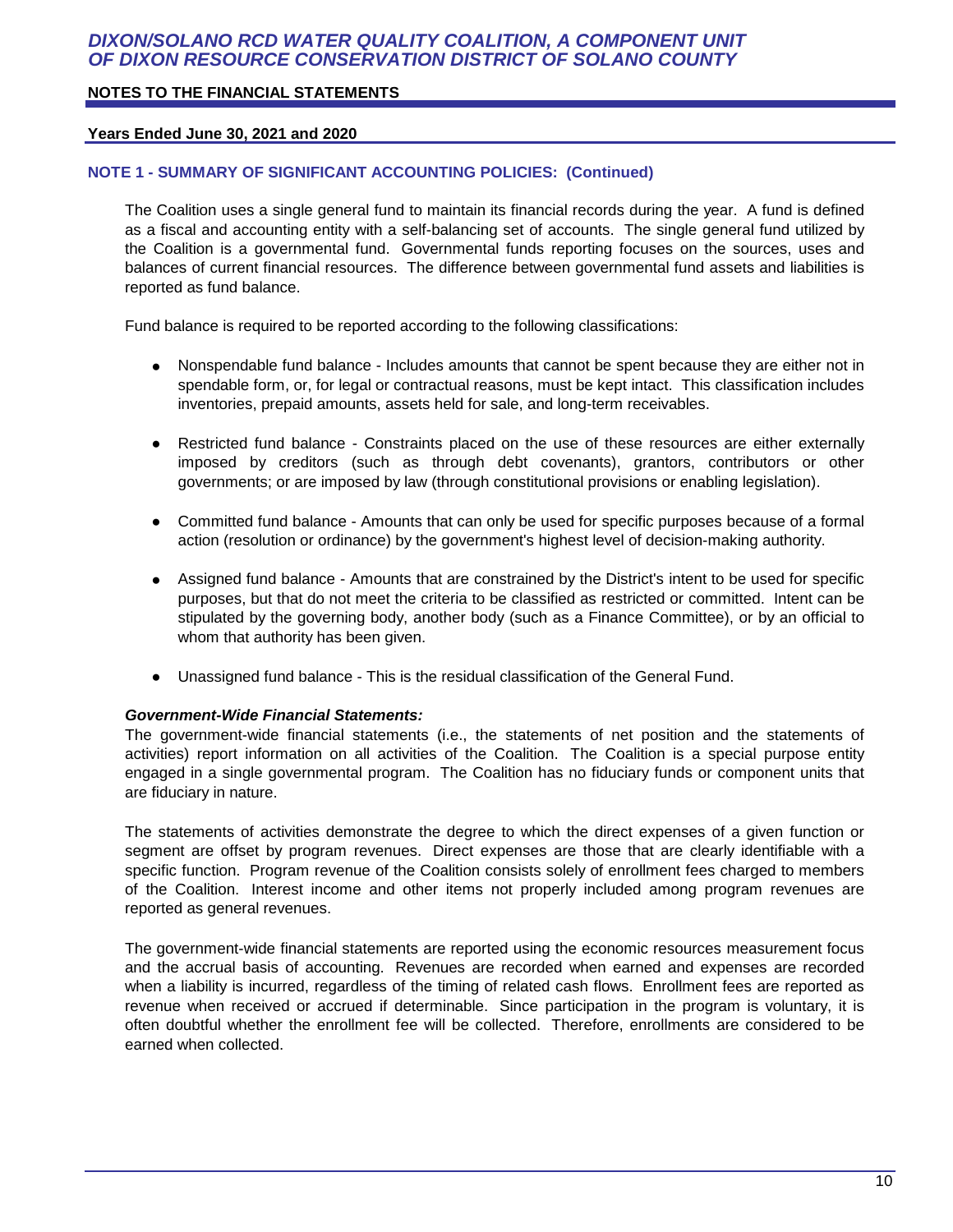## **NOTES TO THE FINANCIAL STATEMENTS**

### **Years Ended June 30, 2021 and 2020**

## **NOTE 1 - SUMMARY OF SIGNIFICANT ACCOUNTING POLICIES: (Continued)**

Equity is classified as net position and displayed in three components:

- **●** Net investment in capital assets Consists of capital assets including restricted capital assets, net of accumulated depreciation and reduced by the outstanding balances of any bonds, mortgages, notes or other borrowings that are attributable to the acquisition, construction or improvement of those assets.
- **●** Restricted net position Consists of net position with constraints placed on the use either by (1) external groups such as creditors, grantors, contributors or laws or regulations of other governments; or (2) law through constitutional provisions or enabling legislation.
- **●** Unrestricted net position All other net position that does not meet the definition of "restricted" or "net investment in capital assets."

When both restricted and unrestricted resources are available for use, it is the Coalition's policy to use restricted resources first, then unrestricted resources as they are needed. The Coalition had no restricted resources at year-end for all fiscal years presented.

#### **CASH:**

Custodial credit risk for deposits is the risk that, in the event of the failure of a depository financial institution, a government will not be able to recover its deposits or will not be able to recover collateral securities that are in the possession of an outside party. The custodial credit risk for investments is the risk that, in the event of the failure of the counterparty to a transaction, a government will not be able to recover the value of its investment or collateral securities that are in the possession of another party.

The Coalition maintains cash balances with financial institutions in accordance with California Government Code. The Coalition has not formally adopted its own deposit and investment policies that limit the Coalition's allowable investments or deposits and that address custodial credit risk. The California Government Code does not contain legal or policy requirements that would limit the exposure to custodial credit risk for deposits or investments, other than the following provision for deposits: The California Government Code requires that a financial institution secure deposits made by state or local governmental units by pledging securities in an undivided collateral pool held by a depository regulated under state law (unless so waived by the governmental unit). The market value of the pledged securities in the collateral pool must equal at least 110 percent of the total amount deposited by the public agencies. California law also allows financial institutions to secure deposits by pledging first trust deed mortgage notes having a value of 150 percent of the secured public deposits.

The Coalition deposits cash in the Solano County Treasury. The deposits are part of an investment pool managed by the Solano County Treasurer (Treasurer). The Coalition's ability to withdraw large sums of cash may be subject to certain restrictions set by the Treasurer. The Coalition's collateralized deposits with the Treasurer that are not federally insured at June 30, 2021 and 2020 totaled \$295,021 and \$204,170, respectively.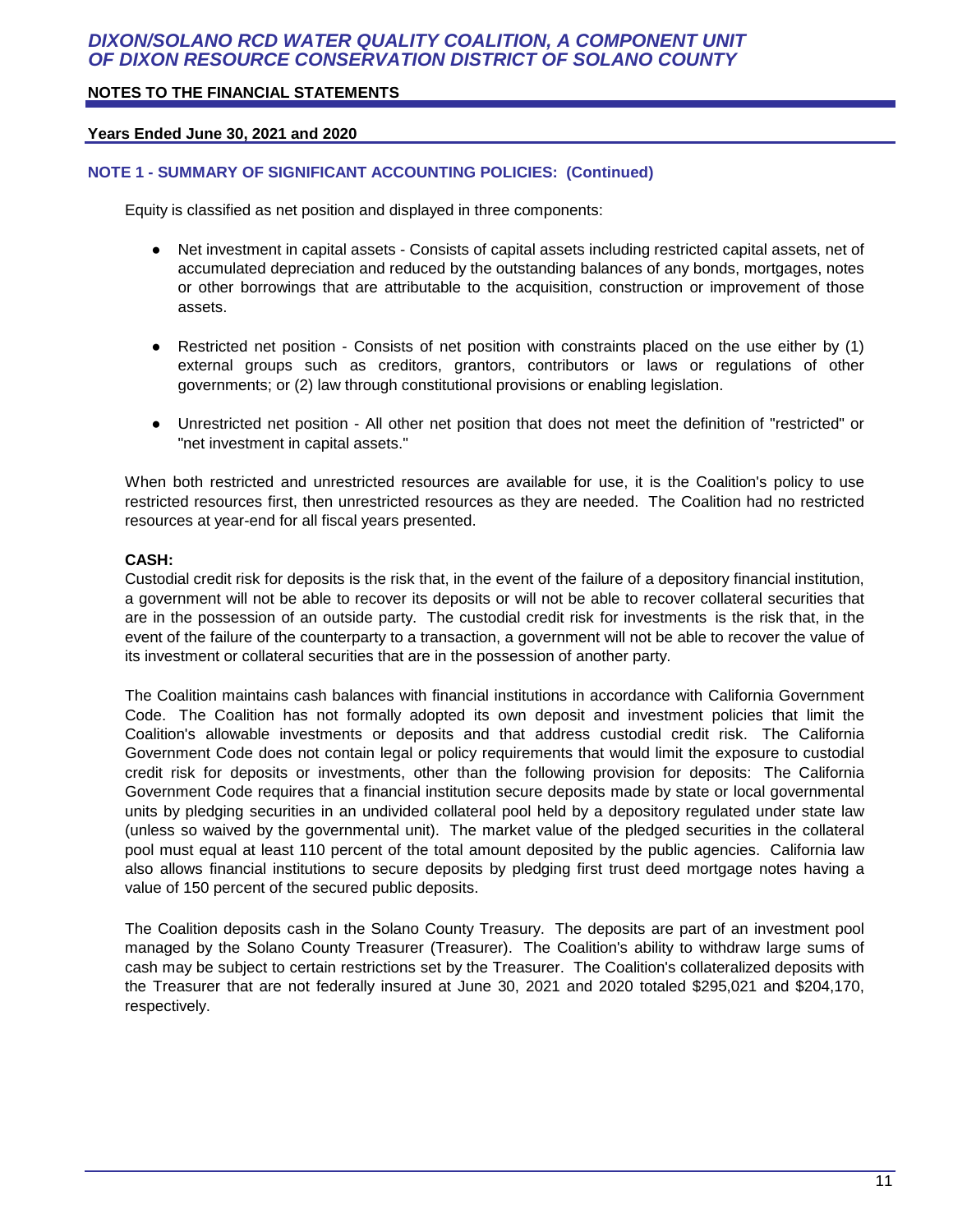## **NOTES TO THE FINANCIAL STATEMENTS**

#### **Years Ended June 30, 2021 and 2020**

#### **NOTE 1 - SUMMARY OF SIGNIFICANT ACCOUNTING POLICIES: (Continued)**

#### **CASH: (Continued)**

The Treasurer's pooled cash and investments are invested pursuant to investment policy guidelines established by the Treasurer and approved by the Solano County Board of Supervisors. The objectives of the policy are: legality, preservation of capital, liquidity, and yield. The policy addresses the soundness of financial institutions that maintain Treasurer deposits, types of investment instruments as permitted by the California Government Code, and the percentage of the portfolio which may be invested in certain instruments with longer terms of maturity. The County Treasury Oversight Committee annually reviews the investment policy and the portfolio activity. See the County of Solano Comprehensive Annual Financial Report for more details regarding the County's investment pool, including its investment types, investment policy and disclosures related to investment credit risk, concentration of credit risk, interest rate risk and custodial credit risk, as required by GASB Statement No. 40.

#### **ACCOUNTS RECEIVABLE:**

Accounts receivable represents enrollment fees pertaining to the current fiscal year but collected after year end.

#### **ACCOUNTS PAYABLE:**

Accounts payable represents the balance due for goods received and/or services rendered.

#### **OUTSTANDING WARRANTS:**

Outstanding warrants represent the amount of treasury warrants issued but not yet presented to the Treasurer for payment. When warrants are mailed, expenditures are recorded and an outstanding warrant liability is created, pending presentation of the warrant.

#### **NET POSITION/FUND BALANCE:**

The statement of activates utilizes a net position presentation. Net position are categorized as unrestricted, restricted, and invested in capital assets - net of related debt. Unrestricted represents net assets of the Coalition not restricted for any project or purpose. At June 30, 2021 and 2020 the Coalition had no net assets categorized as restricted or net investment in capital assets.

The governmental fund balance sheet utilizes a fund balance presentation. Under GASB 54, fund balance is segregated and classified as follows: Nonspendable fund balance, restricted fund balance, committed fund balance, assigned fund balance, and unassigned fund balance. At June 30, 2021 and 2020 fund balance of the Coalition was entirely classified as unassigned, which represents residual fund balance after it is classified to the other categories.

#### **USE OF ESTIMATES:**

The preparation of financial statements in conformity with accounting principles generally accepted in the United States of America requires management to make estimates and assumptions. These estimates and assumptions affect the reported amounts of assets and liabilities at the date of the financial statements and the reported amounts of revenues and expenses/expenditures during the reporting period. Actual results could differ from those estimates.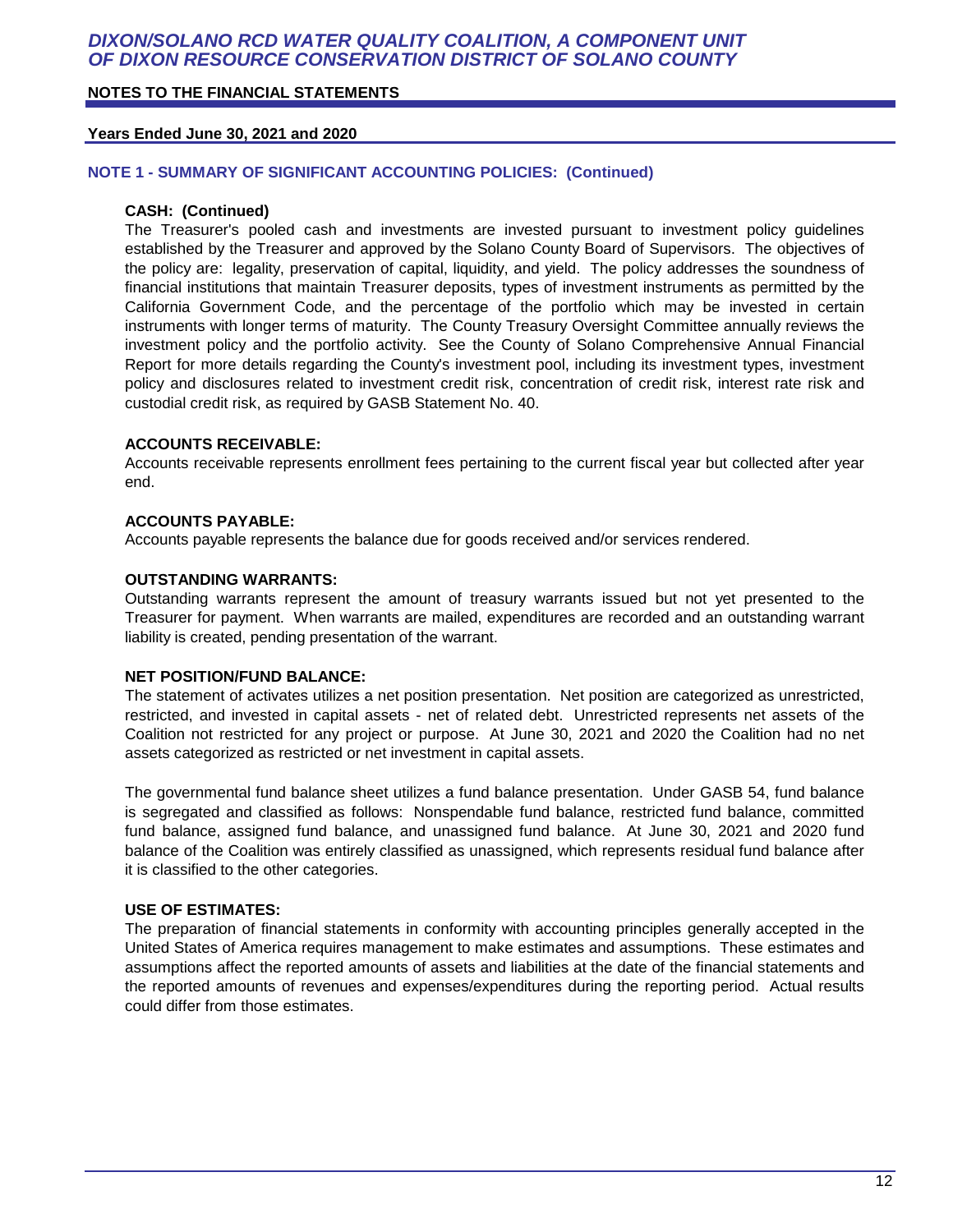## **NOTES TO THE FINANCIAL STATEMENTS**

### **Years Ended June 30, 2021 and 2020**

## **NOTE 2 - RECONCILIATION TO GOVERNMENT-WIDE STATEMENTS:**

Amounts reported for governmental activities in the statements of activities are different because:

|                                                                                                                                                       |     | 2021 |      | 2020   |
|-------------------------------------------------------------------------------------------------------------------------------------------------------|-----|------|------|--------|
| Net Change In Fund Balance - General Fund                                                                                                             | \$. |      |      | 42.898 |
| Assessments - Assessments were not received within 60 days of fiscal year<br>end and reduces revenue until collected for governmental funds. However, |     |      |      |        |
| in the statement of activities, receivables are recorded as an asset.                                                                                 |     |      |      | (160   |
| <b>Change in Net Position of Governmental Activities</b>                                                                                              |     |      | - \$ | 42.738 |

#### **NOTE 3 - RISK MANAGEMENT:**

The Coalition is exposed to various risks of loss related to torts; theft of, damage to, and destruction of assets; errors and omissions; and natural disasters. The Dixon RCD is a member of the Special District Risk Management Authority (SDRMA), an intergovernmental risk sharing joint powers authority created pursuant to California Government Code Sections 6500 et. seq. The Dixon RCD pays an annual premium to SCRMA for its General and Auto Liability, Public Officials' and Employees' Errors and Omissions, Employment Practices Liability, and Workers' Compensation insurance coverage, among others. As a component unit of the Dixon RCD, the Coalition is included in the Dixon RCD's insurance coverage.

### **NOTE 4 - RELATED PARTY TRANSACTIONS:**

The Coalition reimburses the Dixon and Solano RCDs for administrative services and direct expenses associated with operating the Coalition. Total expenses to the Dixon RCD for the years ended June 30, 2021 and 2020 were \$120,351 and \$120,535, respectively. Amounts due to the Dixon RCD at June 30, 2021 and 2020 were \$30,378 and \$20,495, respectively. Total expense to the Solano RCD for the years ended June 30, 2021 and 2020 were \$13,431 and \$10,343, respectively. Amounts due to the Solano RCD at June 30, 2021 and 2020 were \$3,314 and \$2,244 respectively.

#### **NOTE 5 - SUBSEQUENT EVENTS:**

Management has considered all subsequent events for disclosure in the financial statements through December 13, 2021, which represents the date the financial statements were available to be issued.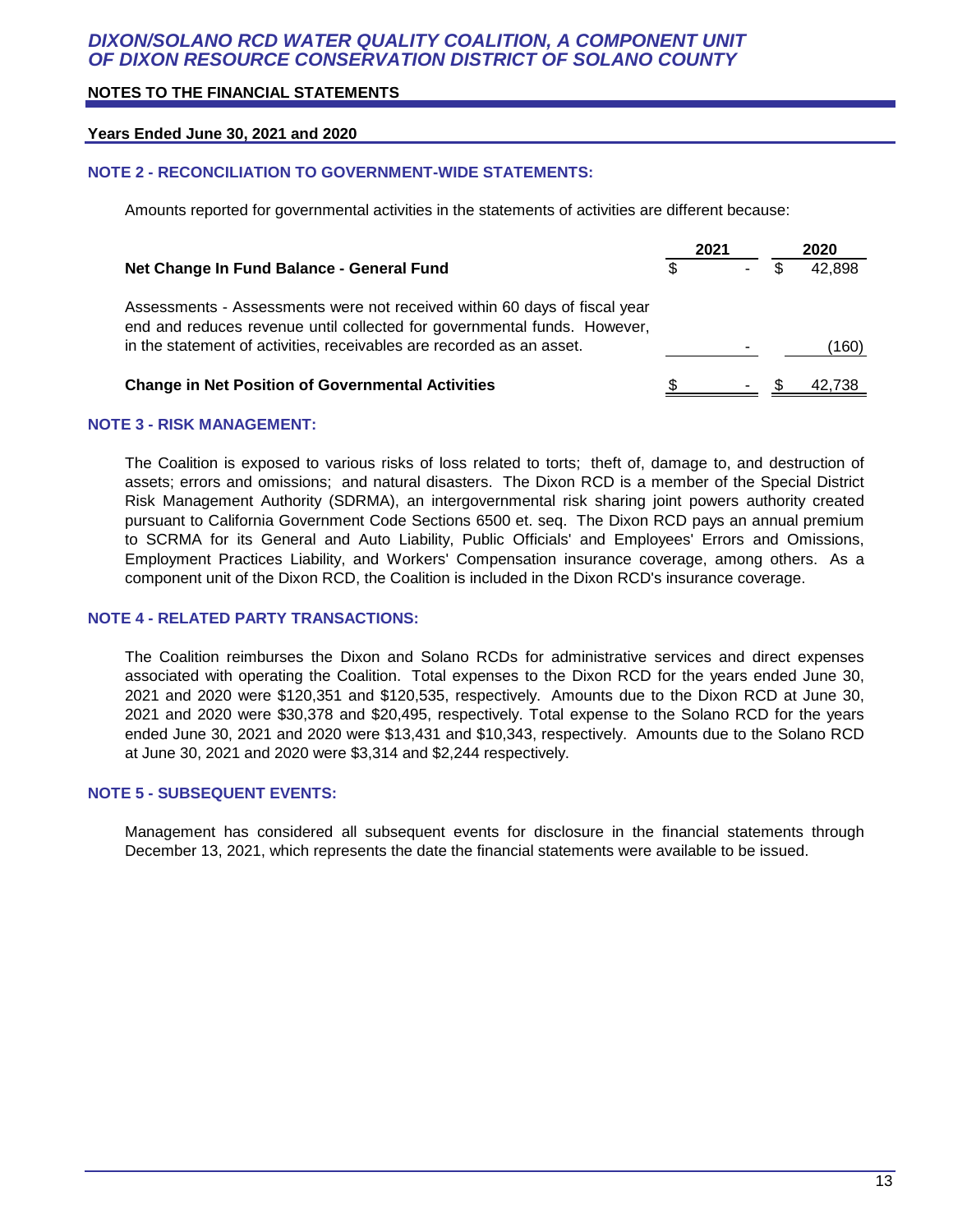*DIXON/SOLANO RCD WATER QUALITY COALITION THE DIXON RESOURCE CONSERVATION DISTRICT OF SOLANO COUNTY A COMPONENT UNIT OF* 

> Years Ended June 30, 2021 and 2020 Required Supplementary Information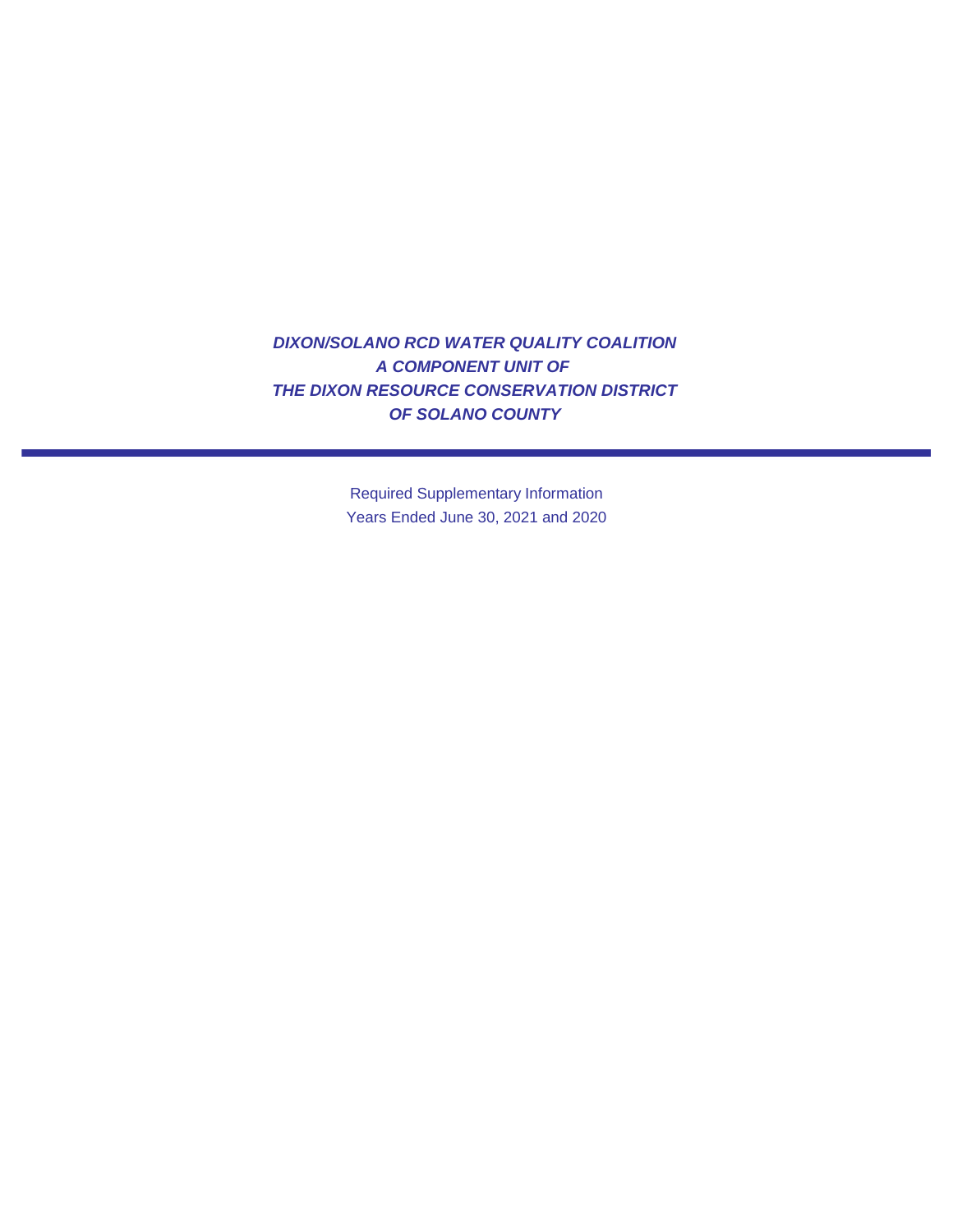## **BUDGETARY COMPARISON SCHEDULE**

## **Year Ended June 30, 2021**

|                                              |               | <b>Budgeted Amounts</b> |               | Variance<br><b>Favorable</b> |
|----------------------------------------------|---------------|-------------------------|---------------|------------------------------|
|                                              | Original      | <b>Final</b>            | <b>Actual</b> | (Unfavorable)                |
| Budgetary Fund Balances, Beginning of Year   | 181,431<br>\$ | \$<br>181,431           | 181,431<br>\$ | \$                           |
| <b>RESOURCES (INFLOWS):</b>                  |               |                         |               |                              |
| Enrollment fees                              | 460,826       | 460,826                 | 470,749       | 9,923                        |
| Interest income                              | 3,000         | 3,000                   | 2,579         | (421)                        |
| Other revenue                                | 1,000         | 1,000                   |               | (1,000)                      |
| <b>Amounts Available for Appropriation</b>   | 646,257       | 646,257                 | 654,759       | 8,502                        |
| <b>CHARGES TO APPROPRIATIONS (OUTFLOWS):</b> |               |                         |               |                              |
| Documents and records                        | 1,200         | 1,200                   | 1,200         |                              |
| Fees and permits                             | 135,176       | 135,176                 | 137,413       | (2, 237)                     |
| Miscellaneous                                | 3,050         | 3,050                   | 432           | 2,618                        |
| Office                                       | 600           | 600                     | 45            | 555                          |
| Postage                                      | 1,500         | 1,500                   | 1,497         | 3                            |
| Professional and specialized services        | 380,115       | 380,115                 | 252,981       | 127,134                      |
| <b>Total Charges to Appropriations</b>       | 521,641       | 521,641                 | 393,568       | 128,073                      |
| <b>Budgetary Fund Balances,</b>              |               |                         |               |                              |
| <b>End of Year</b>                           | 124,616<br>£. | 124,616<br>\$           | 261,191<br>\$ | \$<br>136,575                |

#### **Explanation of Differences Between Budgetary Inflows and Outflows and GAAP Revenues and Expenditures:**

## **Sources/Inflows of Resources:** \$ 654,759 Differences - Budget to GAAP: (181,431) \$ 473,328 **Uses/Outflows of Resources:** \$ 393,568 \$ 393,568 Actual amounts (budgetary basis) "available for appropriation" from the budgetary comparison schedule. The fund balance at the beginning of the year is a budgetary resource but is not a current-year revenue for financial reporting purposes. Total revenues as reported on the statement of activities and governmental fund revenues, expenditures and changes in fund balance. Actual amounts (budgetary basis) "total charges to appropriations" from the budgetary comparison schedule. Total expenditures as reported on the statement of activities and governmental fund revenues, expenditures and changes in fund balance.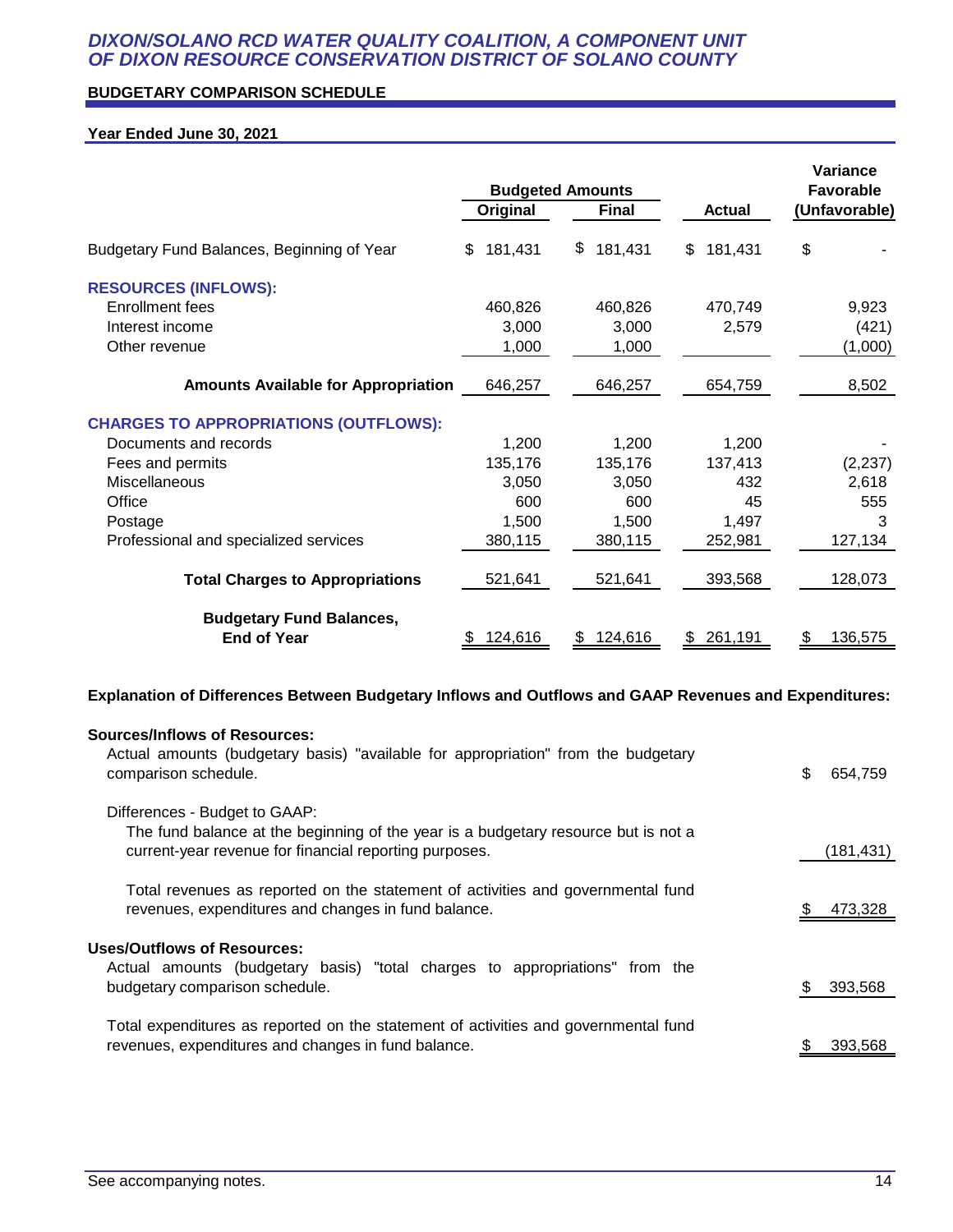## **BUDGETARY COMPARISON SCHEDULE**

## **Year Ended June 30, 2020**

|                                              |                | <b>Budgeted Amounts</b> |               | Variance<br><b>Favorable</b> |
|----------------------------------------------|----------------|-------------------------|---------------|------------------------------|
|                                              | Original       | <b>Final</b>            | <b>Actual</b> | (Unfavorable)                |
| Budgetary Fund Balances, Beginning of Year   | 138,533<br>\$. | \$<br>138,533           | 138,533<br>\$ | \$                           |
| <b>RESOURCES (INFLOWS):</b>                  |                |                         |               |                              |
| Enrollment fees                              | 479,085        | 479,085                 | 474,481       | (4,604)                      |
| Interest income                              | 3,000          | 3,000                   | 5,669         | 2,669                        |
| <b>Amounts Available for Appropriation</b>   | 620,618        | 620,618                 | 618,683       | (1,935)                      |
| <b>CHARGES TO APPROPRIATIONS (OUTFLOWS):</b> |                |                         |               |                              |
| Documents and records                        | 1,200          | 1,200                   | 1,200         |                              |
| Fees and permits                             | 137,976        | 137,976                 | 138,512       | (536)                        |
| Miscellaneous                                | 3,450          | 3,450                   | 2,142         | 1,308                        |
| Office                                       | 600            | 600                     | 2,059         | (1, 459)                     |
| Postage                                      | 1,500          | 1,500                   | 844           | 656                          |
| Professional and specialized services        | 374,976        | 374,976                 | 292,495       | 82,481                       |
| <b>Total Charges to Appropriations</b>       | 519,702        | 519,702                 | 437,252       | 82,450                       |
| <b>Budgetary Fund Balances,</b>              |                |                         |               |                              |
| <b>End of Year</b>                           | 100,916        | 100,916<br>S.           | 181,431<br>S. | 80,515<br>\$.                |

## **Explanation of Differences Between Budgetary Inflows and Outflows and GAAP Revenues and Expenditures:**

#### **Sources/Inflows of Resources:**

| Actual amounts (budgetary basis) "available for appropriation" from the budgetary<br>comparison schedule.                                                                     | \$<br>618,683 |
|-------------------------------------------------------------------------------------------------------------------------------------------------------------------------------|---------------|
| Differences - Budget to GAAP:<br>The fund balance at the beginning of the year is a budgetary resource but is not a<br>current-year revenue for financial reporting purposes. | (138, 533)    |
| Total revenues as reported on the statement of activities and governmental fund<br>revenues, expenditures and changes in fund balance.                                        | 480,150       |
| <b>Uses/Outflows of Resources:</b><br>Actual amounts (budgetary basis) "total charges to appropriations" from the<br>budgetary comparison schedule.                           | 437,252       |
| Total expenditures as reported on the statement of activities and governmental fund<br>revenues, expenditures and changes in fund balance.                                    | 437.25        |